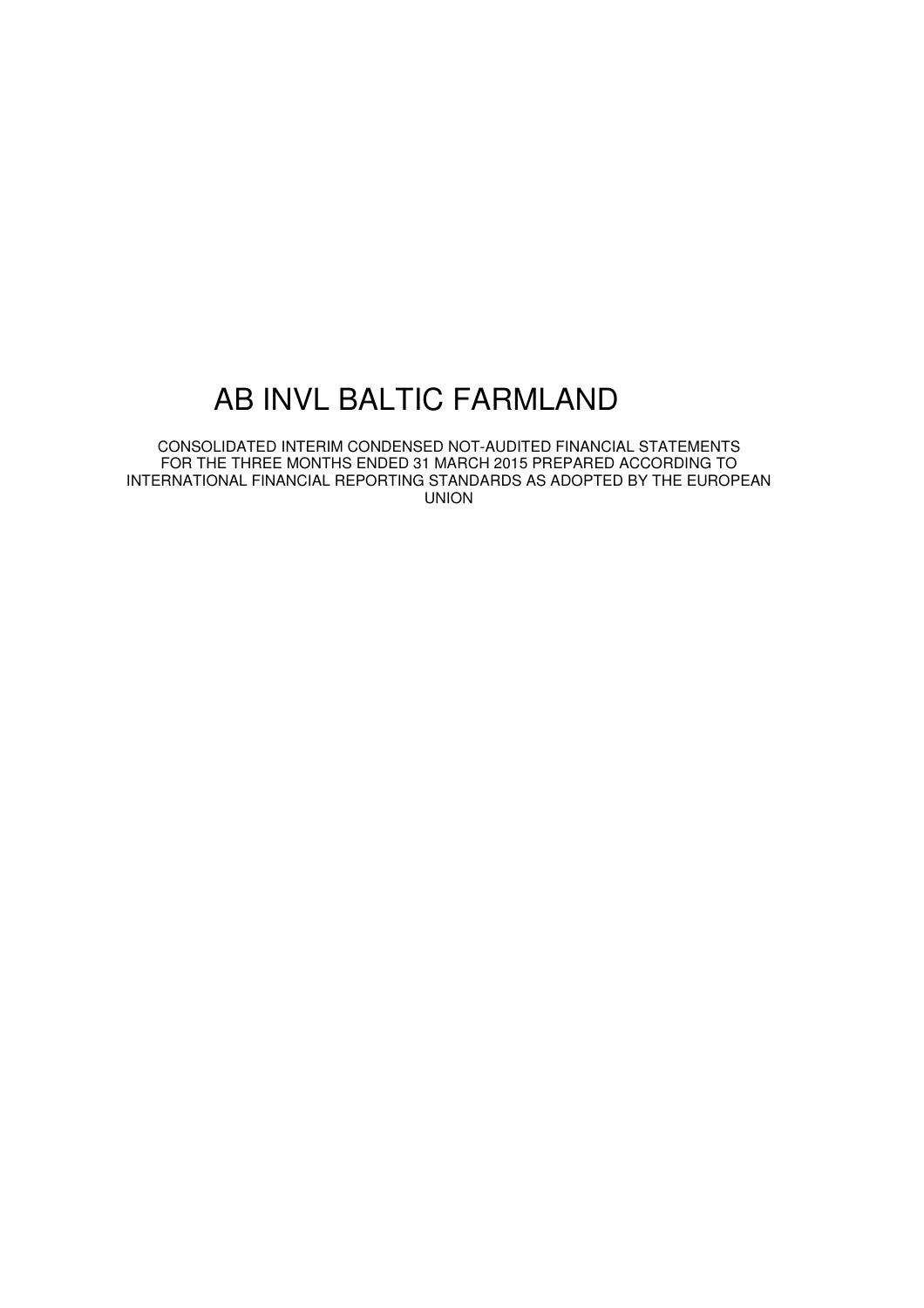AB INVL BALTIC FARMLAND CONSOLIDATED INTERIM CONDENSED FINANCIAL STATEMENTS FOR THE THREE MONTHS ENDED 31 MARCH 2015 (all amounts are in EUR thousand unless otherwise stated)

## GENERAL INFORMATION

## Board of Directors

Mr. Alvydas Banys (chairman of the Board) Ms. lndre Miseikyte Mr. Darius Šulnis

### Management

Mr. Darius Šulnis (director)

## Principal place of business and company code

Office address Seimyniskiq Str. 1A, Vilnius, Lithuania

Company code 303299781

### Banks

AB DNB Bankas AB Siauliq Bankas 'Swedbank', AB

The financial statements were approved and signed by the Management and the Board of Directors on 28 April 2015.

2

Mr. Darius Šulnis **Director** 

Mr. Raimondas Rajeckas Authorized pergon according to the agreement to conduct accounting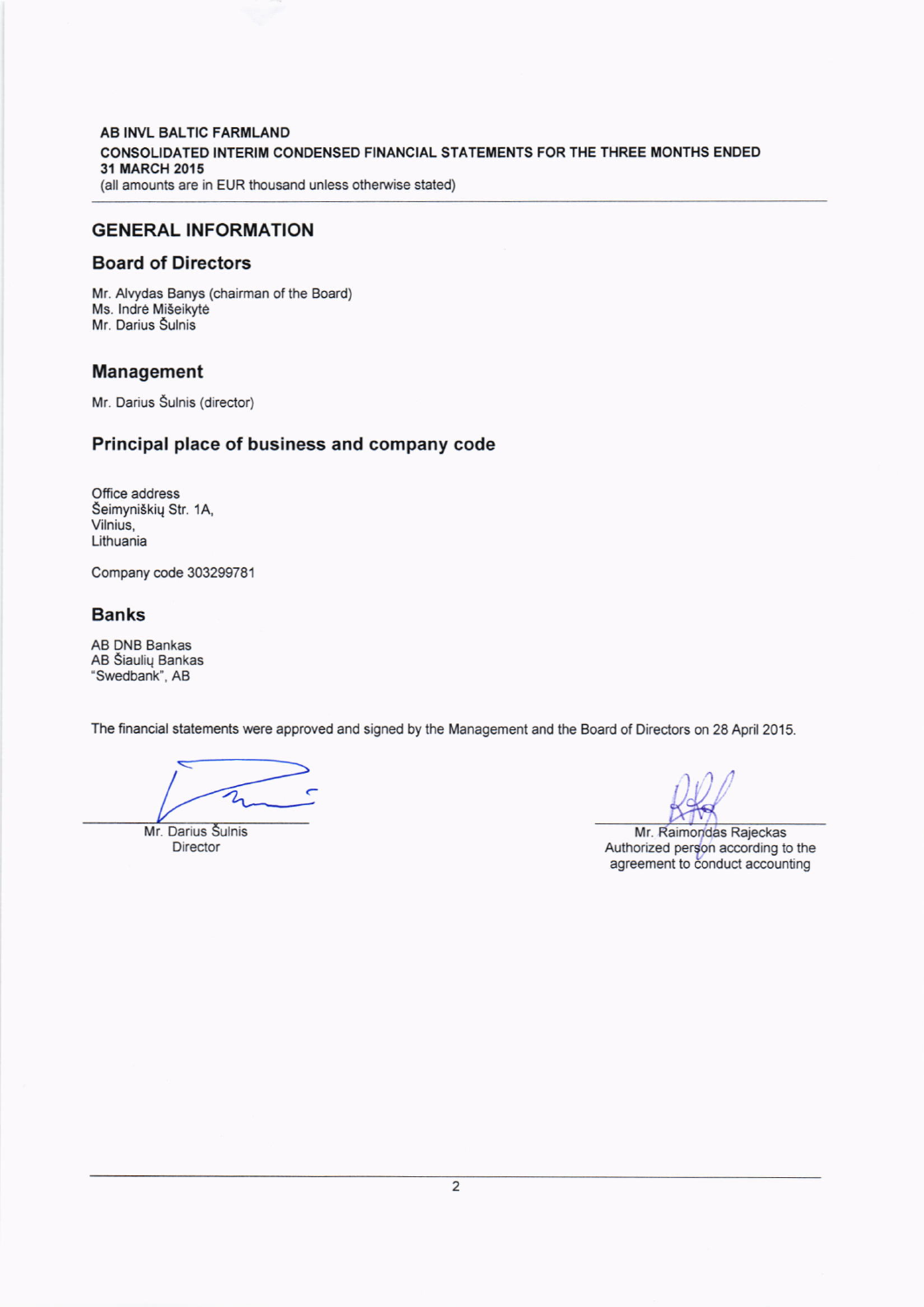#### **AB INVL BALTIC FARMLAND CONSOLIDATED INTERIM CONDENSED FINANCIAL STATEMENTS FOR THE THREE MONTHS ENDED 31 MARCH 2015**  (all amounts are in EUR thousand unless otherwise stated)

# **Management report**

INVL Baltic Farmland has 100% in 18 companies owning more than 3 thousand hectares of agricultural land in the most fertile regions of Lithuania. For the year 2015 the rate of rented land has reached 99.9 percent of total. In the long time period the company seeks to gain profit from growth of rent as well as increase of land value.

The company's income in the first quarter of 2015 reached EUR 121 thousand while net profit amounted to EUR 116 thousand. INVL Baltic Farmland was established in April, 2014 therefore there is no comparable data.

Income for the first quarter of 2015 makes 26.9 percent of the forecasted total income for 2015 (EUR 450 thousand), while net profit makes almost half – 44.6 percent of the total forecasted net profit for 2015 (EUR 260 thousand). Better than forecasted results are due to the fact that administrative costs were lower than expected and EUR 24 thousand written-off debts were collected.

Equity of INVL Baltic Farmland in the end of March, 2015 was EUR 9,848 million or EUR 2.99 per share.

In April, 2015 INVL Baltic Farmland paid-out EUR 197 thousand dividends or EUR 0.06 per share.

According to valuation, which took place in the middle of 2014, the total value of the managed land was EUR 10.6 million, or EUR 3.5 thousand per hectare. Compared to evaluation passed in the end of 2013, land portfolio decreased by 1.2 percent.

Since May 2014 changes to the Agricultural Land Acquisition temporary law entered into force. Under these changes, the persons cannot acquire more than 500 hectares of agricultural land. Also, the amount of people having pre-emptive right to purchase the land was expanded. Restrictions define that persons who own more than 25 percent of shares in agricultural land companies, as well as persons who own more than 25 percent in several companies are held as related parties. Therefore, those willing to purchase additional agricultural land have to have documents proving that the person, during the last 10 years before the deal, was engaged in agricultural activity for at least 3 years and has declared his farmland as well as crop. For legal entities restrictions define that they have to additionally provide documents proving that more than 50 percent of their business annual income comes from farming activities and company is economically sound.

Lithuanian Ministry of Agriculture on 23 March 2015 made an announcement of a hearing together with social partners regarding the Agricultural Land Acquisition temporary law. During the hearing such significant issues as restriction to acquire more than 500 hectares of agricultural land, restrictions to use land for a minimum predetermined time for agricultural activities as well as qualification requirements. Taking into consideration the issues raised by the partners Ministry of Agriculture plans to give a project of the amended law for the public consideration of interested institutions as well as society and afterwards will give for the hearing of the Government.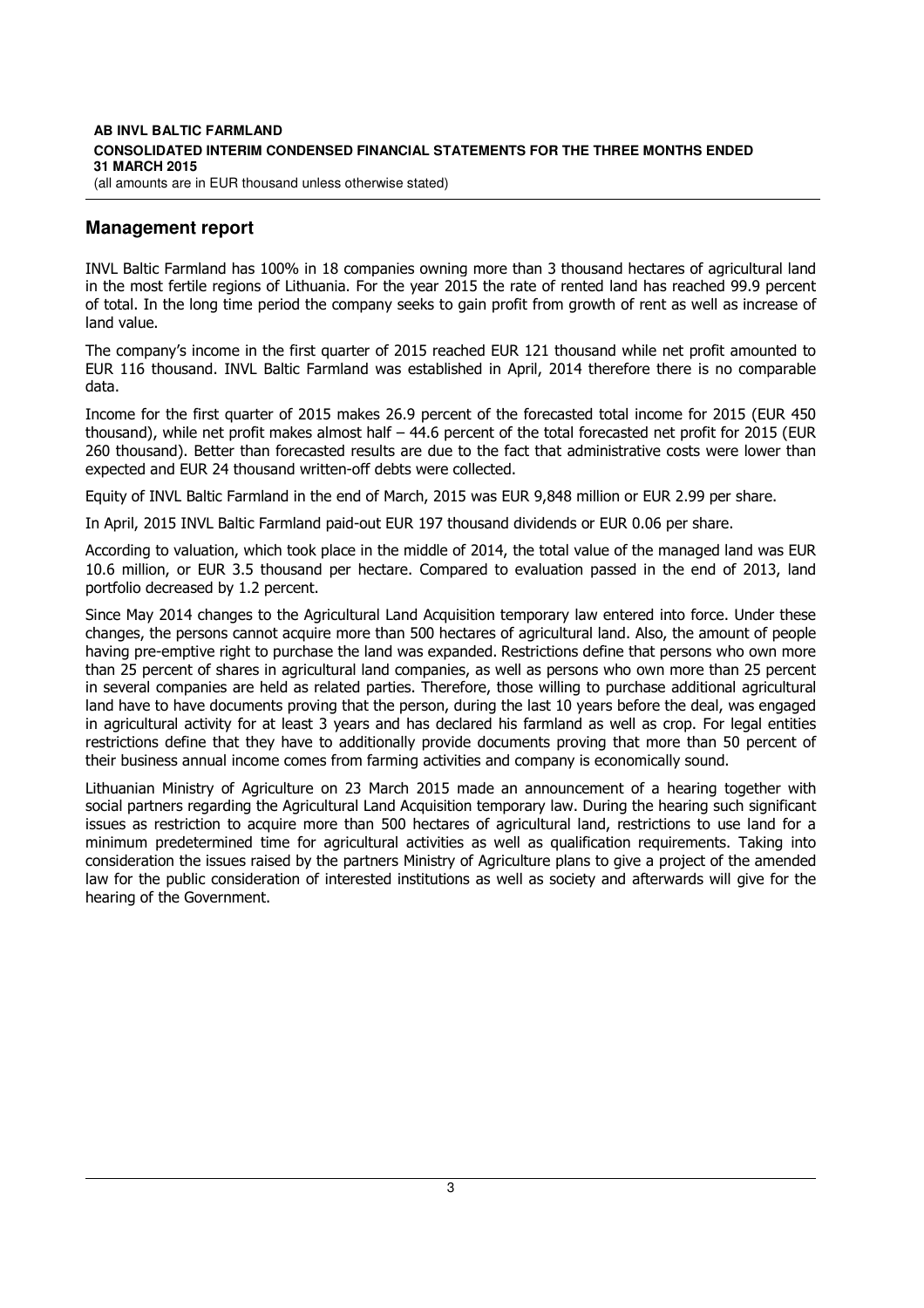# **Consolidated and Company statements of comprehensive income**

|                                                             |   | Notes 1 <sup>st</sup> Quarter 2015 |
|-------------------------------------------------------------|---|------------------------------------|
| <b>Revenue</b>                                              |   | 121                                |
| Other income                                                |   | 3                                  |
| Legal, professional and securities administration fees      |   | (7)                                |
| Allowance for (reversal of) impairment of trade receivables | 4 | 24                                 |
| Direct property operating expenses                          |   | (1)                                |
| Employee benefits expense                                   |   | (2)                                |
| Depreciation and amortisation                               |   | (1)                                |
| Other expenses                                              |   | (5)                                |
| <b>Operating profit</b>                                     |   | 132                                |
| Finance costs                                               |   |                                    |
| Profit before income tax                                    |   | 132                                |
| Income tax expense                                          | 6 | (16)                               |
| <b>NET PROFIT FOR THE YEAR</b>                              |   | 116                                |
| Other comprehensive income for the year, net of tax         |   |                                    |
| <b>TOTAL COMPREHENSIVE INCOME FOR THE YEAR</b>              |   | 116                                |
| Attributable to:                                            |   |                                    |
| Equity holders of the parent                                |   | 116                                |
| Basic and diluted earnings per share (in EUR)               | 7 | 0.04                               |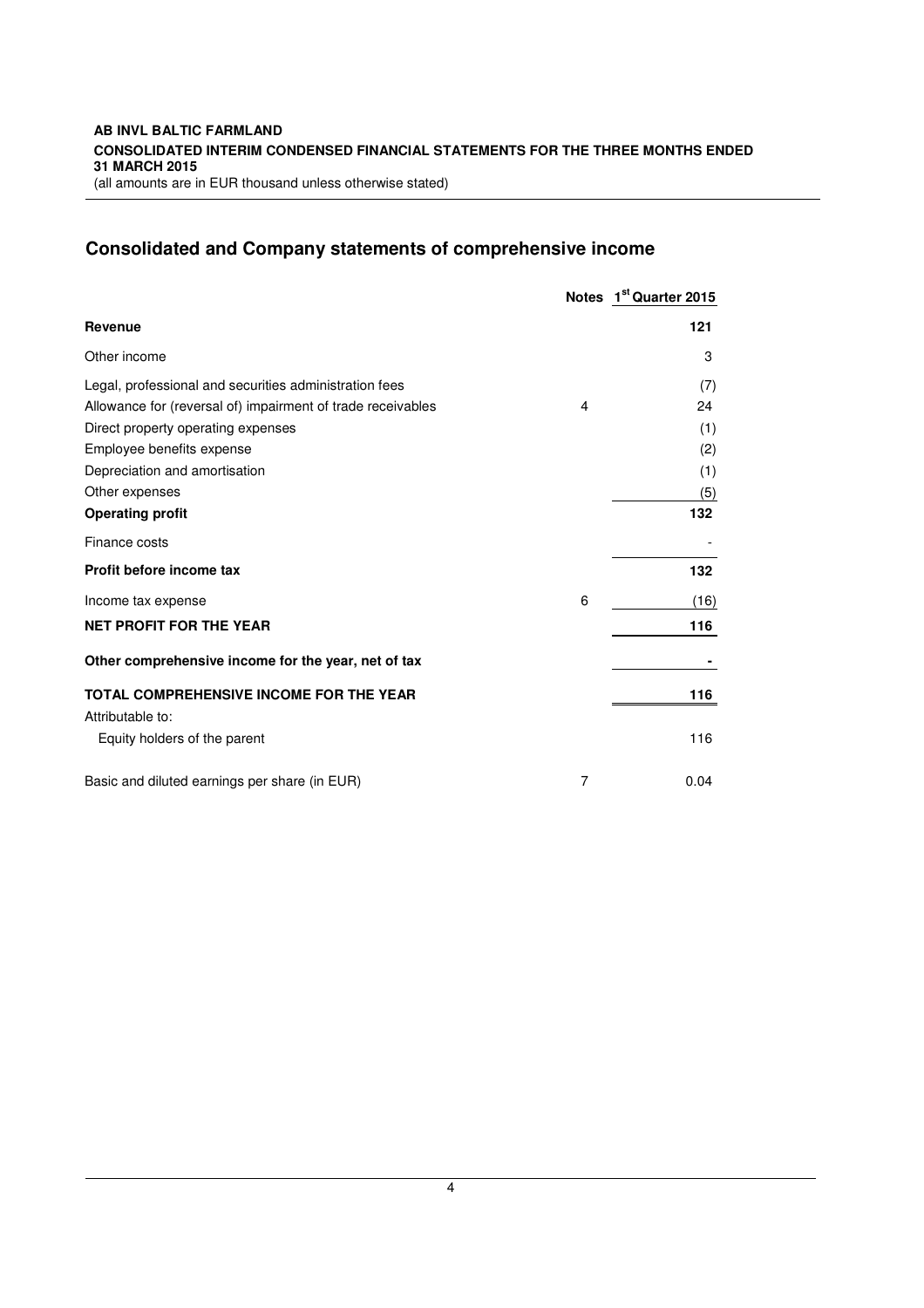#### **AB INVL BALTIC FARMLAND CONSOLIDATED INTERIM CONDENSED FINANCIAL STATEMENTS FOR THE THREE MONTHS ENDED 31 MARCH 2015**  (all amounts are in EUR thousand unless otherwise stated)

# **Interim consolidated statement of financial position**

|                                                      |              | As at 31          | As at 31      |
|------------------------------------------------------|--------------|-------------------|---------------|
| <b>ASSETS</b>                                        | <b>Notes</b> | <b>March 2015</b> | December 2014 |
| <b>Non-current assets</b>                            |              |                   |               |
| Property, plant and equipment                        |              |                   | 1             |
| Investment properties                                | 3            | 10,558            | 10,558        |
| Intangible assets                                    |              | 3                 | 3             |
| Deferred income tax asset                            |              |                   | 4             |
| <b>Total non-current assets</b>                      |              | 10,561            | 10,566        |
| <b>Current assets</b>                                |              |                   |               |
| Trade and other receivables                          | 4            | 326               | 23            |
| Prepayments and deferred charges                     |              | 1                 | 1             |
| Cash and cash equivalents                            |              | 382               | 210           |
| <b>Total current assets</b>                          |              | 709               | 234           |
| <b>Total assets</b>                                  |              | 11,270            | 10,800        |
| <b>EQUITY AND LIABILITIES</b><br><b>Equity</b>       |              |                   |               |
| Equity attributable to equity holders of the parent  |              |                   |               |
| Share capital                                        |              | 954               | 954           |
| Own shares                                           | 8            | (8)               | (6)           |
| Share premium                                        |              | 1,387             | 1,387         |
| Reserves                                             |              | 3,219             | 3,219         |
| Retained earnings<br><b>Total equity</b>             |              | 4,296             | 4,377         |
|                                                      |              | 9,848             | 9,931         |
| <b>Liabilities</b><br><b>Non-current liabilities</b> |              |                   |               |
| Deferred income tax liability                        |              | 843               | 837           |
| <b>Total non-current liabilities</b>                 |              | 843               | 837           |
| <b>Current liabilities</b>                           |              |                   |               |
| Trade payables                                       |              | 13                | 3             |
| Income tax payable                                   |              | 15                | 9             |
| Deferred revenue                                     | 4            | 273               |               |
| Advances received                                    |              |                   | 14            |
| Other current liabilities                            | 9            | 278               | 6             |
| <b>Total current liabilities</b>                     |              | 579               | 32            |
| <b>Total liabilities</b>                             |              | 1,422             | 869           |
| <b>Total equity and liabilities</b>                  |              | 11,270            | 10,800        |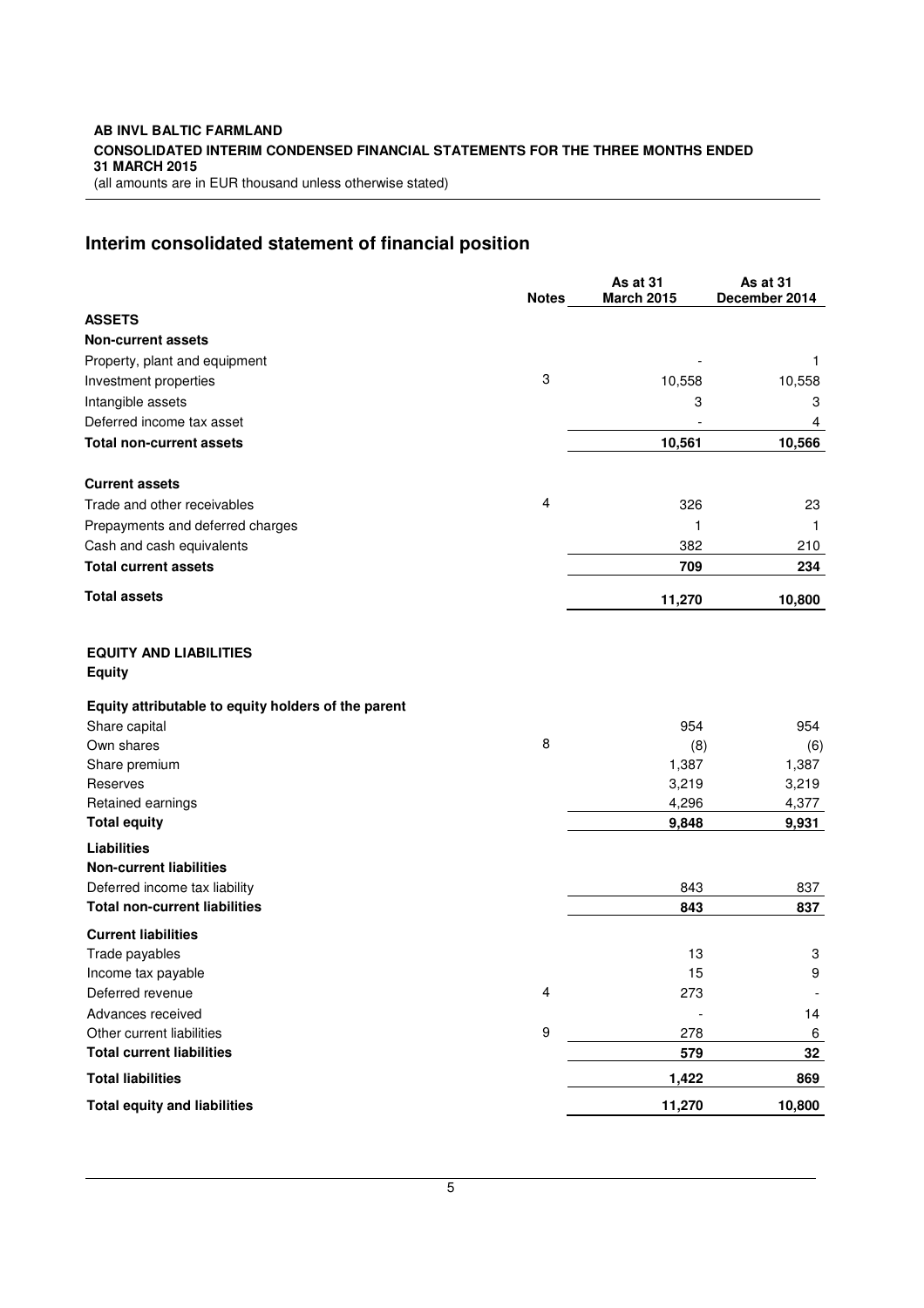# **Consolidated statement of changes in equity**

|                                                                                 |       |                         |                |                         |               | <b>Reserves</b>                         |                                                      |       |
|---------------------------------------------------------------------------------|-------|-------------------------|----------------|-------------------------|---------------|-----------------------------------------|------------------------------------------------------|-------|
| Group                                                                           | Notes | <b>Share</b><br>capital | Own shares     | <b>Share</b><br>premium | Legal reserve | Reserve of<br>purchase of own<br>shares | <b>Retained earnings</b><br>(accumulated<br>deficit) | Total |
| Balance as at 31 December 2014                                                  |       | 954                     | (6)            | 1,387                   | 132           | 3,087                                   | 4,377                                                | 9,931 |
| Net profit for the 3 months ended 31 March 2015                                 |       |                         |                |                         |               |                                         | 116                                                  | 116   |
| Other comprehensive income for the 3 months<br>ended 31 March 2015              |       |                         |                |                         |               |                                         |                                                      |       |
| Total comprehensive income (loss) for the 3<br>months ended 31 March 2015       |       |                         | $\blacksquare$ | $\blacksquare$          |               |                                         | 116                                                  | 116   |
| Own shares buy back                                                             | 8     |                         | (2)            |                         | ۰             |                                         |                                                      | (2)   |
| Dividends approved                                                              | 5     |                         |                |                         |               |                                         | (197)                                                | (197) |
| Total transactions with owners of the<br>Company, recognised directly in equity |       |                         | (2)            |                         |               |                                         | (197)                                                | (199) |
| Balance as at 31 March 2015                                                     |       | 954                     | (8)            | 1,387                   | 132           | 3,087                                   | 4,296                                                | 9,848 |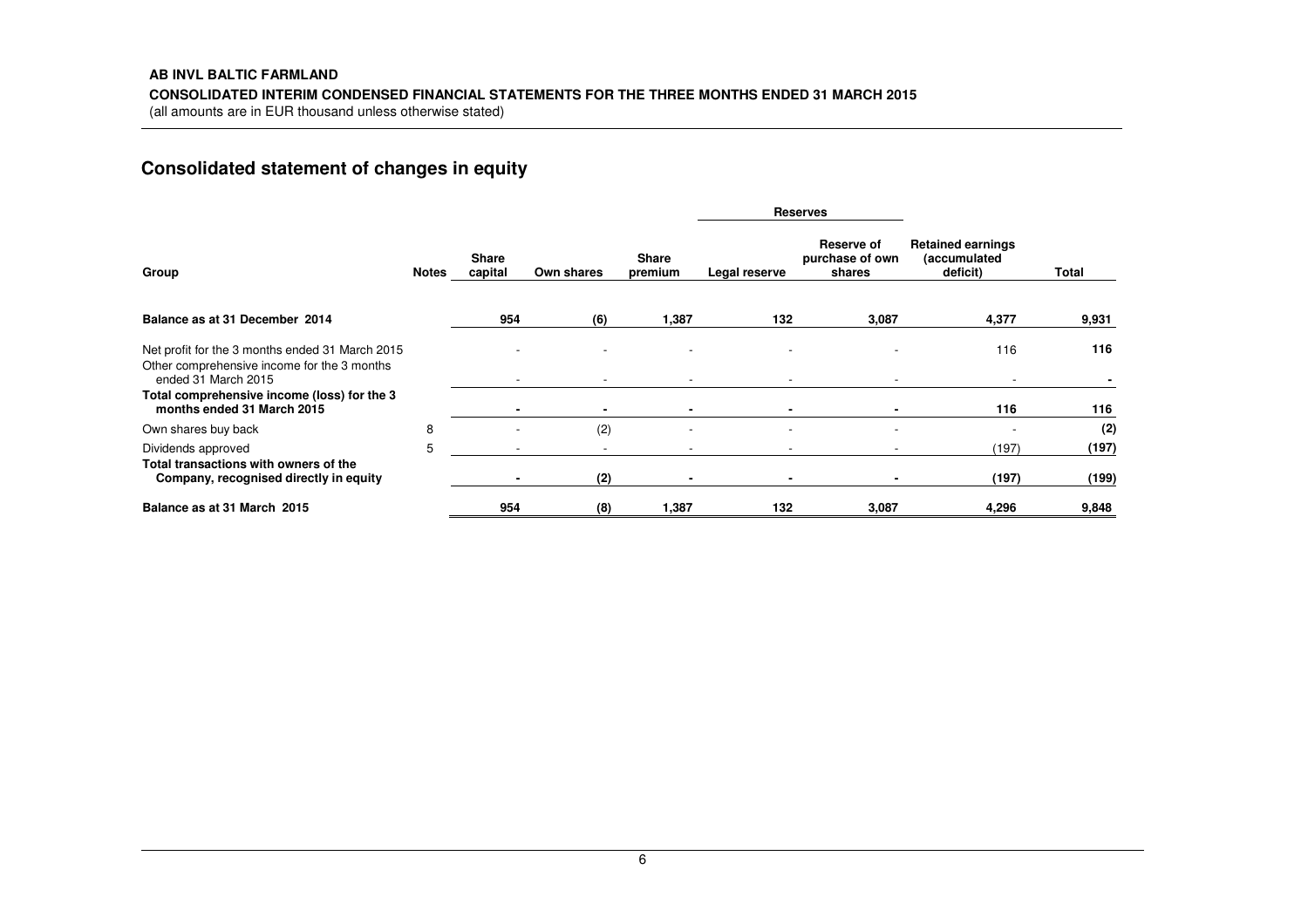**INTERIM CONSOLIDATED CONDENSED FINANCIAL STATEMENTS FOR THE THREE MONTHS ENDED 31 MARCH 2015**  (all amounts are in EUR thousand unless otherwise stated)

# **Consolidated statement of cash flows**

|                                                                                               | <b>Notes</b> | 1st Quarter 2015 |
|-----------------------------------------------------------------------------------------------|--------------|------------------|
| Cash flows from (to) operating activities                                                     |              |                  |
| Net profit (loss) for the period                                                              |              | 116              |
| Adjustments for non-cash items and non-operating activities:<br>Depreciation and amortization |              | 1.               |
| Interest (income)                                                                             |              |                  |
| Interest expenses                                                                             |              |                  |
| Deferred taxes                                                                                | 6            | 10               |
| Current income tax expenses                                                                   | 6            | 6                |
| Allowances                                                                                    | 4            | (24)             |
| <b>Changes in working capital:</b>                                                            |              |                  |
| Decrease (increase) in trade and other receivables                                            |              | 60               |
| Decrease (increase) in other current assets                                                   |              |                  |
| (Decrease) increase in trade payables                                                         |              | 5                |
| (Decrease) increase in other current liabilities                                              |              |                  |
| Cash flows (to) from operating activities                                                     |              | 174              |
| Income tax (paid)                                                                             |              |                  |
| Net cash flows (to) from operating activities                                                 |              | 174              |
| Cash flows from (to) investing activities                                                     |              |                  |
| Repayment of granted loans                                                                    |              |                  |
| Interest received                                                                             |              |                  |
| Net cash flows (to) investing activities                                                      |              |                  |
| Cash flows from (to) financing activities<br>Cash flows related to Group owners               |              |                  |
| Cash received according to split-off terms                                                    |              |                  |
| Acquisition of own shares                                                                     | 8            | (2)              |
|                                                                                               |              | (2)              |
| Cash flows related to other sources of financing                                              |              |                  |
| Repayment of loans                                                                            |              |                  |
| Interest paid                                                                                 |              |                  |
| Net cash flows (to) from financial activities                                                 |              | (2)              |
| Net (decrease) increase in cash and cash equivalents                                          |              | 172              |
| Cash and cash equivalents at the beginning of the period                                      |              | 210              |
| Cash and cash equivalents at the end of the period                                            |              | 382              |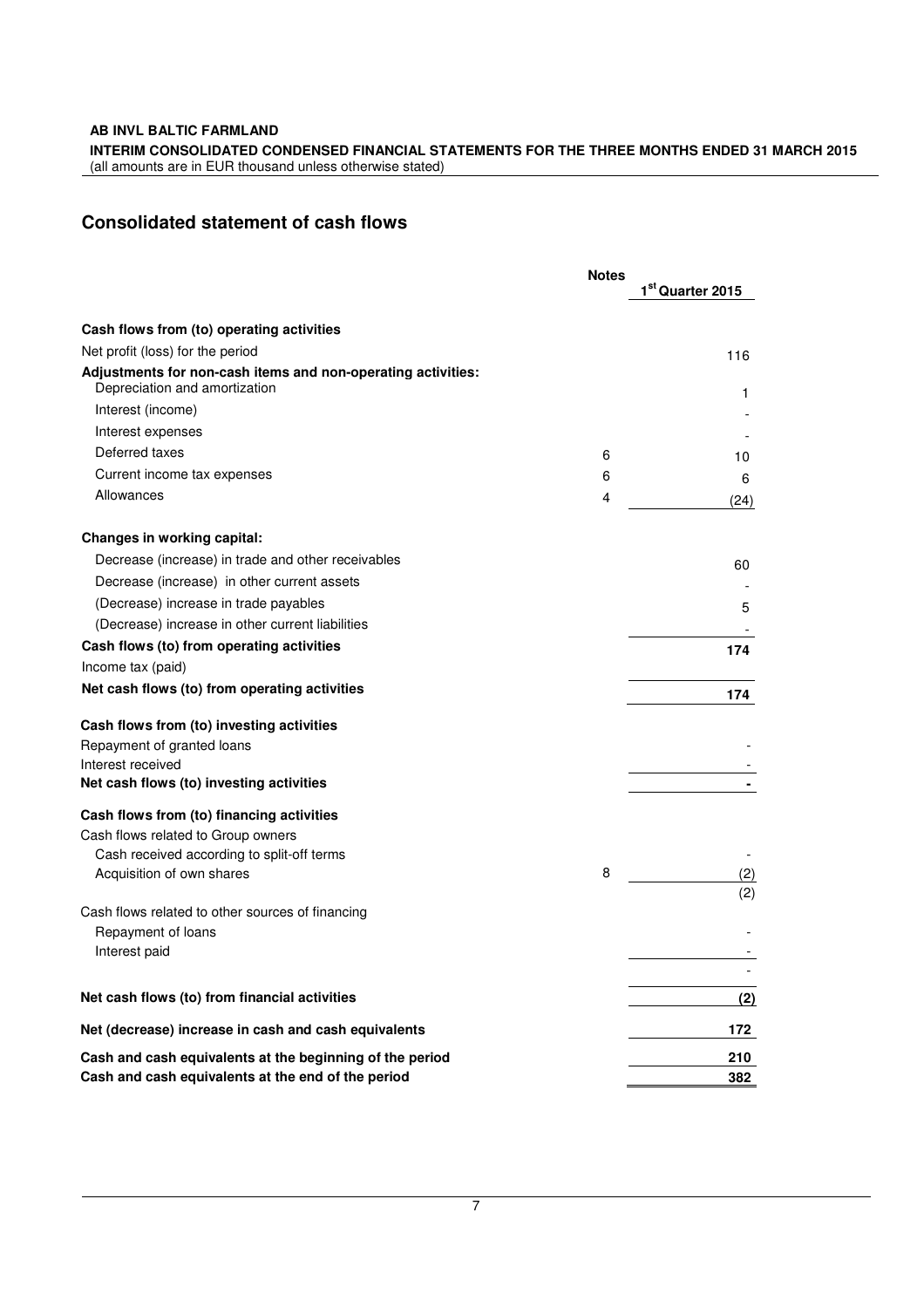# **Notes to the interim condensed financial statements**

### **1 General information**

AB INVL Baltic Farmland (hereinafter the Company) is a joint stock company registered in the Republic of Lithuania. It was established on 29 April 2014, following the split-off of 14.45% assets, equity and liabilities from AB Invalda LT (code 121304349). Entities, which business is investment into agricultural land and its rent, were transferred to the Company (hereinafter split-off). The address of the office is as follows:

Šeimyniškių str. 1A, Vilnius, Lithuania.

Because the Company is established on 29 April 2014, these financial statements have not comparative figures for 1<sup>st</sup> Quarter of 2014.

The Company manages shares of entities investing into agricultural land. Now the Company has 100% in 18 companies owning more than 3 thousand hectares of agricultural land in Lithuania (detailed list of subsidiaries is presented below), that is rented to farmers and agricultural companies. The Company focuses on growth of quality of owned land and environmental sustainability. The Group is operated in one segment – agricultural land segment.

Investments into agricultural land are classified as long term and are recommended for investors who are satisfied with the return on rent and possible income from increase of agricultural land prices. Since prices of agricultural products are determined in the world markets, this investment allow to participate in the world food supply chain.

The Company's share capital is divided into 3,294,209 ordinary registered shares with the nominal value of LTL 1 each. All the shares of the Company were fully paid. Subsidiaries did not hold any shares of the Company. The Company owned 2,660 treasury shares. Given the fact that the treasury shares do not grant voting rights, the total amount of voting rights in INVL Baltic Farmland equalled to 3,291,549 units. As at 31 March 2015 the shareholders of the Company were (by votes)\*:

|                           | <b>Number of votes</b> |            |  |
|---------------------------|------------------------|------------|--|
|                           | held                   | Percentage |  |
| UAB LJB Investments       | 1,002,724              | 30.44      |  |
| Mrs. Irena Ona Mišeikiene | 952.072                | 28.90      |  |
| UAB Lucrum Investicija    | 743.546                | 22.57      |  |
| Mr. Alvydas Banys         | 252,875                | 7.68       |  |
| Ms. Indrė Mišeikytė       | 65,758                 | 2.00       |  |
| Other minor shareholders  | 274.574                | 8.35       |  |
| Total                     | 3,291,549              | 100.00%    |  |

Some shareholders have sold part of their shares under repo agreement (so did not hold the legal ownership title of shares), but they retained the voting rights of transferred shares.

The Company's shares are traded on the Baltic Secondary List of NASDAQ Vilnius from 4 June 2014.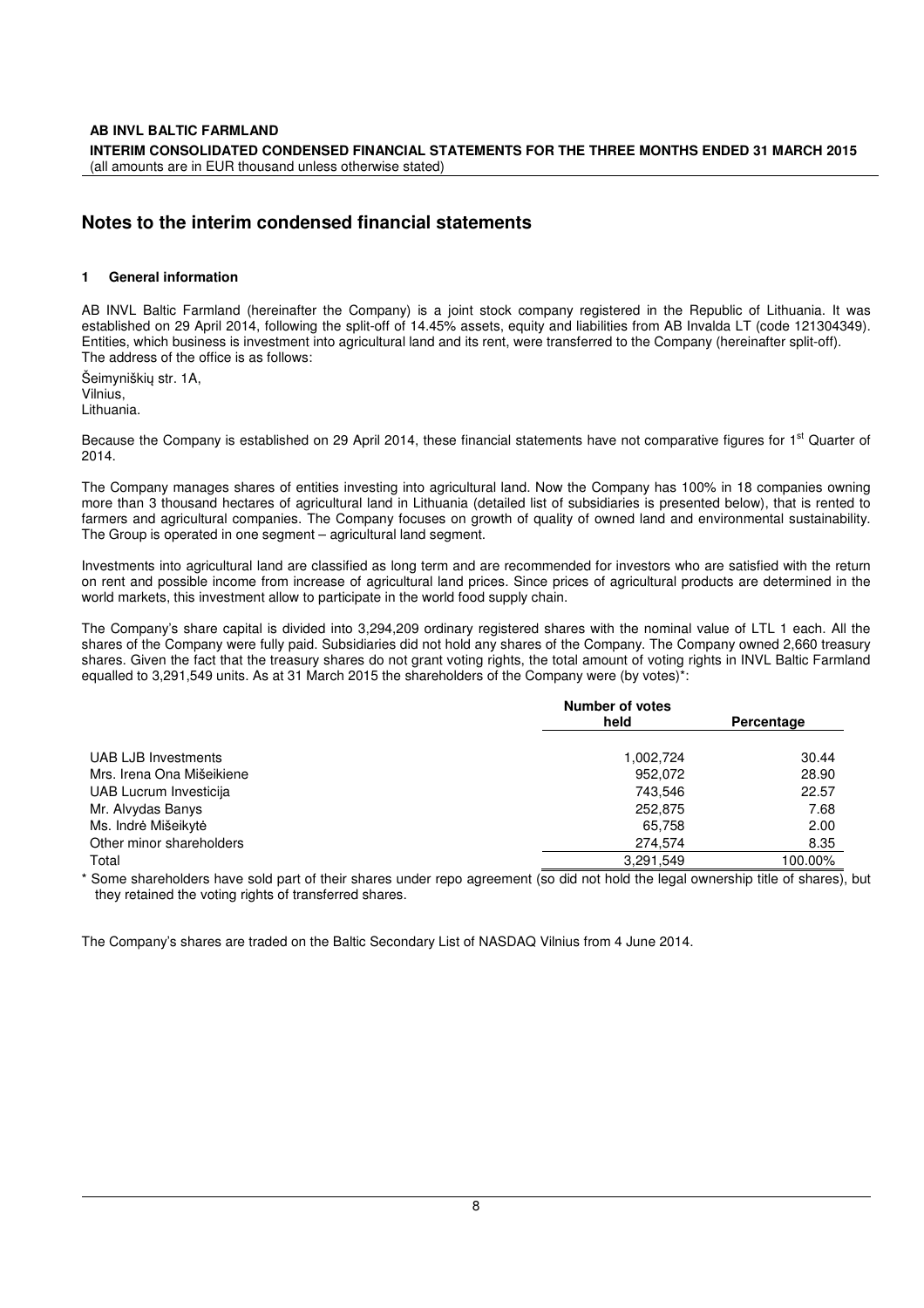#### **AB INVL BALTIC FARMLAND INTERIM CONSOLIDATED CONDENSED FINANCIAL STATEMENTS FOR THE THREE MONTHS ENDED 31 MARCH 2015**  (all amounts are in EUR thousand unless otherwise stated)

#### **2 Accounting policies**

#### **Basis of preparation**

The interim condensed financial statements for the 3 months ended 31 March 2015 have been prepared in accordance with IAS 34 Interim Financial Reporting.

The interim condensed financial statements do not include all the information and disclosures required in the annual financial statements, and should be read in conjunction with the Group's annual financial statements as at 31 December 2014.

#### **Significant accounting policies**

The accounting policies adopted in the preparation of the interim condensed financial statements are consistent with those followed in the preparation of the Group's and Company's annual financial statements for the year ended 31 December 2014, except adoption of new Standards and Interpretations as of 1 January 2015, noted below.

#### IFRIC 21 Levies

The interpretation clarifies the accounting for an obligation to pay a levy that is not income tax. The obligating event that gives rise to a liability is the event identified by the legislation that triggers the obligation to pay the levy. The fact that an entity is economically compelled to continue operating in a future period, or prepares its financial statements under the going concern assumption, does not create an obligation. The same recognition principles apply in interim and annual financial statements. The application of the interpretation to liabilities arising from emissions trading schemes is optional. The Group is not currently subjected to significant levies so the impact on the Group is not material.

#### Annual Improvements to IFRSs 2013

The improvements consist of changes to four standards.

- − The basis for conclusions on IFRS 1 is amended to clarify that, where a new version of a standard is not yet mandatory but is available for early adoption; a first-time adopter can use either the old or the new version, provided the same standard is applied in all periods presented.
- − IFRS 3 was amended to clarify that it does not apply to the accounting for the formation of any joint arrangement under IFRS 11. The amendment also clarifies that the scope exemption only applies in the financial statements of the joint arrangement itself.
- − The amendment of IFRS 13 clarifies that the portfolio exception in IFRS 13, which allows an entity to measure the fair value of a group of financial assets and financial liabilities on a net basis, applies to all contracts (including contracts to buy or sell nonfinancial items) that are within the scope of IAS 39 or IFRS 9.
- − IAS 40 was amended to clarify that IAS 40 and IFRS 3 are not mutually exclusive. The guidance in IAS 40 assists preparers to distinguish between investment property and owner-occupied property. Preparers also need to refer to the guidance in IFRS 3 to determine whether the acquisition of an investment property is a business combination.

The amendments had no impact on the Group's financial statements for the 3 months ended 31 March 2015.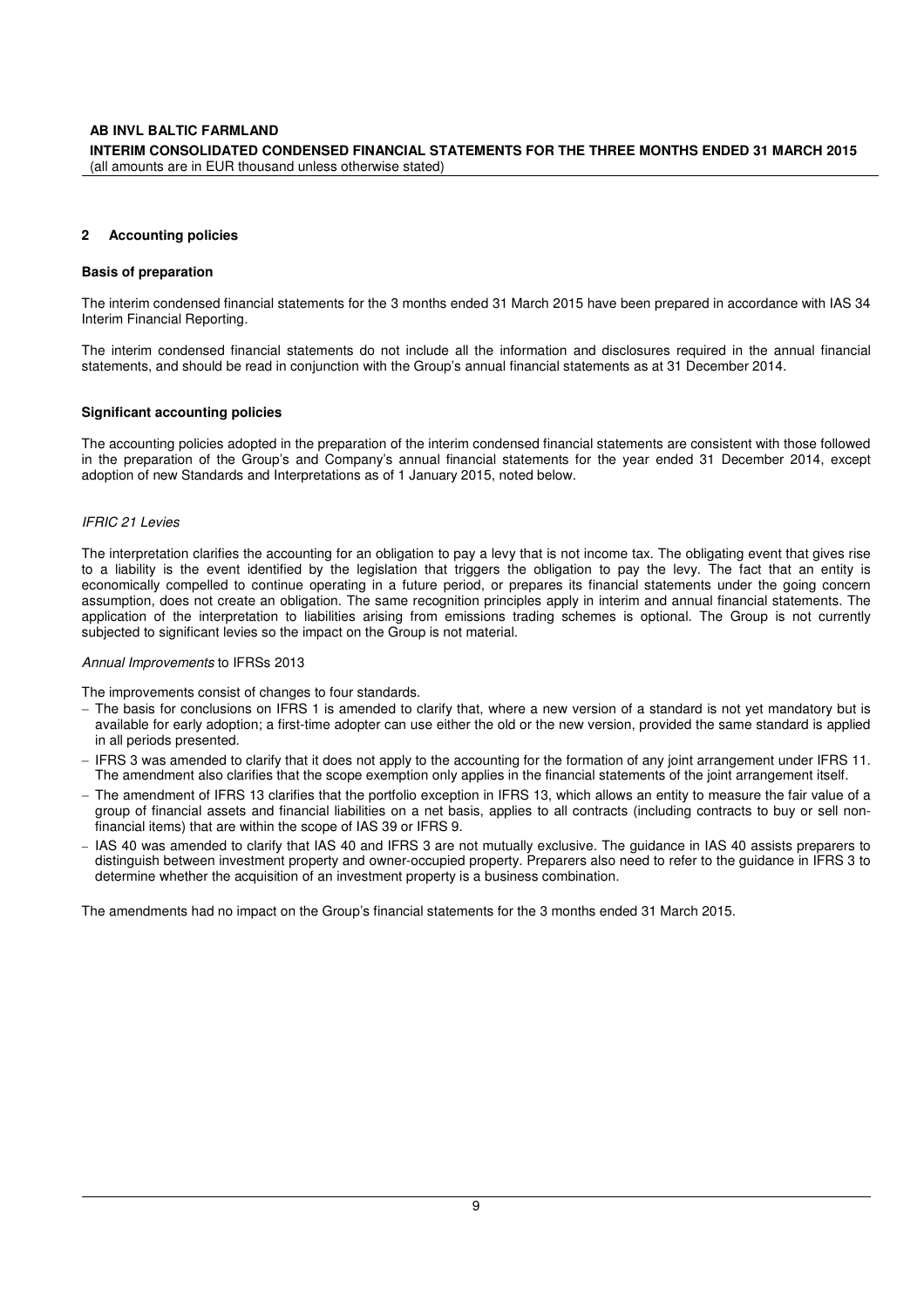#### **3 Investment properties**

During 1<sup>st</sup> Quarter of 2015 the Group has not acquired, nor sold investment properties. Investment properties are stated at fair value and are valued by accredited valuer UAB korporacija Matininkai using sales comparison method. The valuation was performed in July 2014. There were no significant changes in the market from August 2014 that could have an effect on the value of those investment properties, therefore the updated valuation was not performed as at 31 March 2015.

On 1 May 2014 changes to the Agricultural Land Acquisition temporary law entered into force, providing restrictions of the purchase of agricultural land (including restriction of purchase of shares in the legal entity owning agricultural land). These restrictions mean that the Group cannot purchase additional agricultural land and/or acquire shares in entities owning agricultural land. As a result of restrictions the land sale market in Lithuania became less liquid.

There were no other restrictions on the realisation of investment properties or the remittance of income and proceeds of disposals during 1<sup>st</sup> Quarter of 2015. No contractual obligations to purchase investment properties existed at the end of the period.

#### **4 Trade and other receivables**

|                                                          | As at 31 March 2015 | As at 31 December 2014 |
|----------------------------------------------------------|---------------------|------------------------|
| Trade receivables, gross                                 | 387                 | 106                    |
| Accrued revenue                                          |                     |                        |
| Taxes receivable, gross                                  |                     | $\overline{4}$         |
| Less: allowance for doubtful trade and other receivables | (63)                | (87)                   |
|                                                          | 326                 | 23                     |

Changes in allowance for doubtful trade and other receivables for the  $1<sup>st</sup>$  Quarter of 2015 have been included within 'Allowance for (reversal of) impairment of trade receivables' in the statement of comprehensive income.

In the caption of statement of financial position 'Deferred revenue' is recognised current year's invoiced rental income, net of on a straight line basis recognised rental income for 1<sup>st</sup> Quarter (EUR 273 thousand). This amount would be recognised as rental income during  $2^{nd} - 4^{th}$  Quarters of current year.

As at 31 March 2015 and 31 December 2014 the Group's trade and other receivables with nominal value of EUR 81 thousand and 94 thousand were impaired, respectively. The net amount of EUR 18 thousand is presented in the statement of financial position of the Group as at 31 March 2015 (31 December 2014 – EUR 7 thousand).

Movements in the allowance for accounts receivable of the Group (assessed individually) were as follows:

|                                              | Individually impaired |
|----------------------------------------------|-----------------------|
|                                              | Group                 |
| Balance as at 31 December 2014               | 87                    |
| Charge for the year                          |                       |
| Write-offs charged against the allowance     |                       |
| Recoveries of amounts previously written-off | (24)                  |
| Balance as at 31 March 2015                  | 63                    |
|                                              |                       |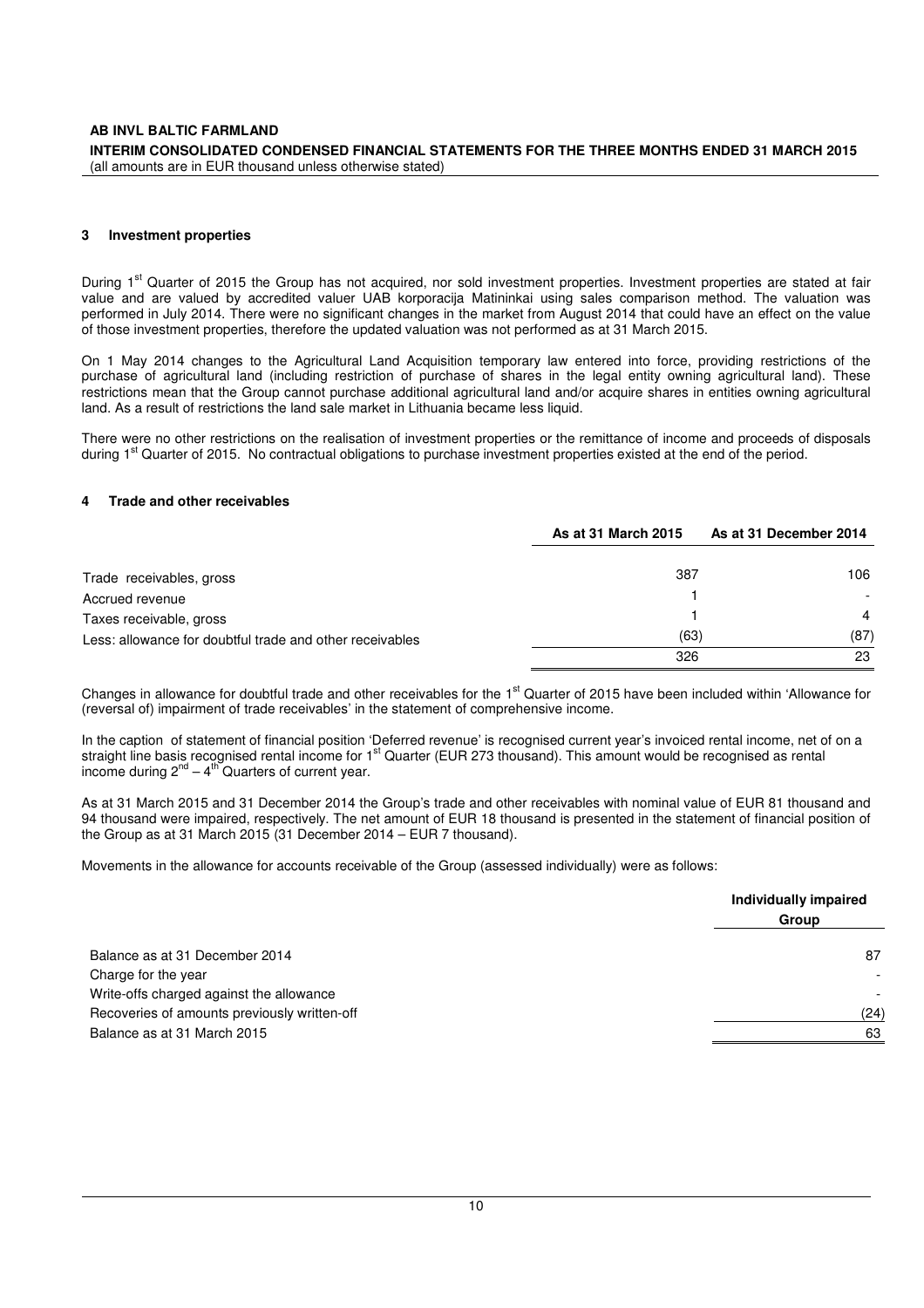#### **AB INVL BALTIC FARMLAND INTERIM CONSOLIDATED CONDENSED FINANCIAL STATEMENTS FOR THE THREE MONTHS ENDED 31 MARCH 2015**  (all amounts are in EUR thousand unless otherwise stated)

#### **4 Trade and other receivables (cont'd)**

The ageing analysis of trade and other receivables of the Group are as follows:

|                        | Trade receivables past due but not impaired        |                          |                   |                    |                       |       |  |
|------------------------|----------------------------------------------------|--------------------------|-------------------|--------------------|-----------------------|-------|--|
|                        | Trade receivables neither past<br>due nor impaired | Less than<br>30 days     | $30 - 90$<br>davs | $90 - 180$<br>days | More than<br>180 days | Total |  |
| As at 31 March 2015    | 305                                                | $\overline{\phantom{0}}$ | $\overline{a}$    |                    |                       | 306   |  |
| As at 31 December 2014 |                                                    |                          |                   |                    | 10                    | 12    |  |

#### **5 Dividends**

A dividend in respect of the year ended 31 December 2014 of EUR 0.06 per share, amounting to a total dividend of EUR 197 thousand, was approved at the annual general meeting on 24 March 2015.

#### **6 Income tax**

|                                                       | 1 <sup>st</sup> Quarter 2015 |
|-------------------------------------------------------|------------------------------|
| Components of the income tax expenses                 |                              |
| Current year income tax                               | (6)                          |
| Deferred income tax expenses                          | (10)                         |
| Income tax expenses charged to profit or loss – total | (16)                         |

#### **7 Earnings per share**

Basic earnings per share amounts are calculated by dividing net profit for the year attributable to ordinary equity holders of the parent by the weighted average number of ordinary shares outstanding during the year.

The weighted average number of shares for the three months ended 31 March 2015:

| Calculation of weighted average for the three<br>months ended 31 March 2015 | Number of shares<br>(thousand) | Par value<br>(LTL) | Issued/90<br>(days) | <b>Weighted average</b><br>(thousand) |
|-----------------------------------------------------------------------------|--------------------------------|--------------------|---------------------|---------------------------------------|
| Shares issued as at 31 December 2014                                        | 3.292                          |                    | 90/90               | 3.292                                 |
| Acquired own shares as at 2 March 2015                                      |                                |                    | 29/90               |                                       |
| Shares issued as at 31 March 2015                                           | 3.291                          |                    |                     | 3.292                                 |

The following table reflects the income and share data used in the basic earnings per share computations:

|                                                                                    | 1 <sup>st</sup> Quarter 2015 |  |
|------------------------------------------------------------------------------------|------------------------------|--|
| Net profit (loss), attributable to the equity holders of the parent (EUR thousand) | 116.                         |  |
| Weighted average number of ordinary shares (thousand)                              | 3.292                        |  |
| Basic earnings (deficit) per share (EUR)                                           | 0.04                         |  |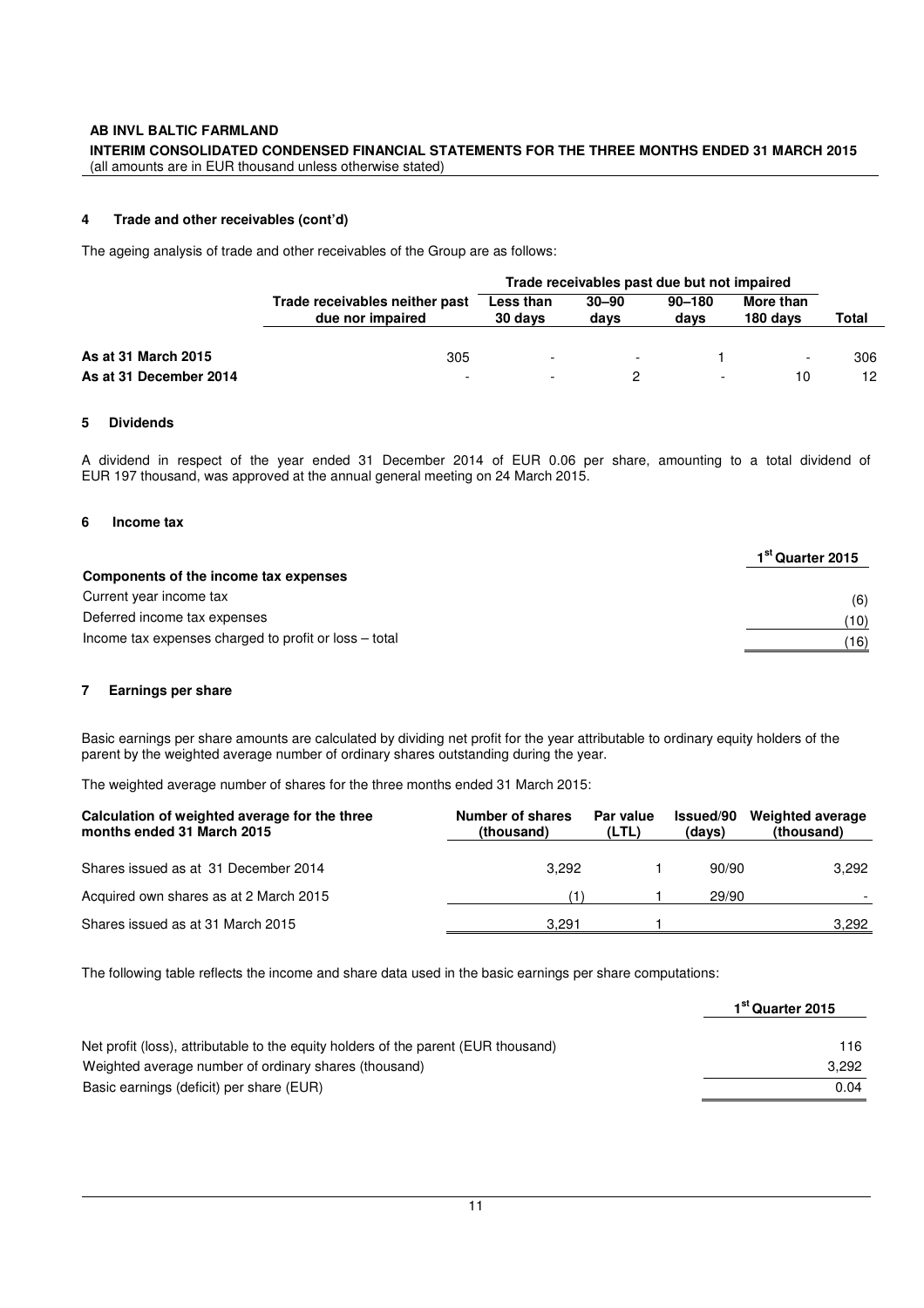#### **INTERIM CONSOLIDATED CONDENSED FINANCIAL STATEMENTS FOR THE THREE MONTHS ENDED 31 MARCH 2015**  (all amounts are in EUR thousand unless otherwise stated)

#### **8 Acquisition of own shares**

From 29 January 2015 until 26 February 2015 the Company implemented share buy-back through the tender offer market. Maximum number of shares to be acquired was 16,471. Share acquisition price established at EUR 2.86 per share. During buyback 710 shares (0.02% of share capital) were acquired for EUR 2 thousand, including brokerage fees. The acquired shares were settled on 2 March 2015. Acquired own shares do not have voting rights.

There was no decision of shareholders of the Company taken to reduce the share capital by cancelling own shares; therefore own shares with a normal value of EUR 3 thousand and acquisition value of EUR 8 thousand are presented on the statement of financial position as at 31 March 2015.

#### **9 Other current liabilities**

|                                 |     | As at 31 March 2015 As at 31 December 2014 |
|---------------------------------|-----|--------------------------------------------|
| Employee benefits               |     |                                            |
| Dividends payables              | 197 |                                            |
| Taxes payables                  | 78  |                                            |
| Other                           | ົ   |                                            |
| Total other current liabilities | 278 |                                            |

#### **10 Related party transactions**

The related parties of the Group were the shareholders of the Company (note 1), key management personnel, including companies under control or joint control of key management and shareholders having significant influence, the entities of the group of AB Invalda LT and entities of other groups, which were split-off from AB Invalda LT. The Group was established after the split-off from Invalda LT.

Interest income and expenses are presented in the 'sales' and 'purchases' columns, respectively.

The Group's transactions with related parties during 1<sup>st</sup> Quarter of 2015 and related quarter-end balances were as follows:

| 1 <sup>st</sup> Quarter 2015<br>Group | Sales to related<br>parties | <b>Purchases from</b><br>related parties | related parties          | Receivables from Payables to related<br>parties |
|---------------------------------------|-----------------------------|------------------------------------------|--------------------------|-------------------------------------------------|
| AB Invalda LT (accounting services)   |                             |                                          |                          | 6                                               |
| AB FMI Finasta (services to issuer)   |                             |                                          | $\overline{\phantom{0}}$ |                                                 |
|                                       |                             |                                          |                          |                                                 |

Liabilities to shareholders and management

 $\frac{183}{183}$ 

\*The dividends payables, net of tax, to Board members, which are shareholders of the Company, are amounted to EUR 16 thousand.